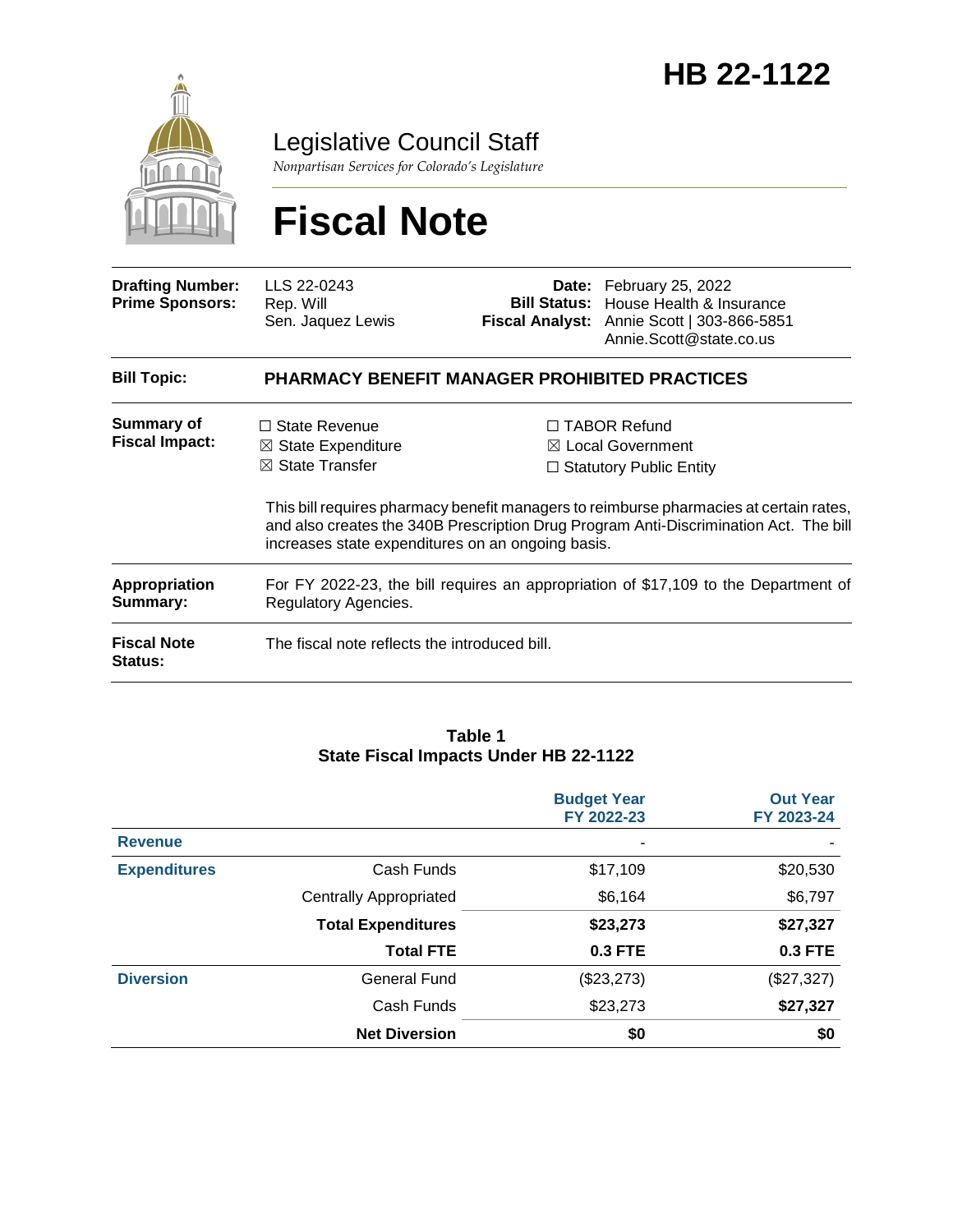Page 2

# February 25, 2022 **HB 22-1122**

# **Summary of Legislation**

For all contracts between a pharmacy benefit manager (PBM) and a pharmacy entered into or renewed on or after January 1, 2023, the bill prohibits a PBM or their representative from reimbursing a pharmacy for a prescription drug in an amount that is less than:

- the national average drug acquisition (NADA) cost at the time the drug is administered or dispensed, plus a professional dispensing fee; or
- the wholesale acquisition cost of the drug, plus a professional dispensing fee, if the NADA is not available.

The bill also creates the 340B Prescription Drug Program Anti-Discrimination Act, which, among its provisions, prohibits a third party that reimburses a 340B covered entity for 340B drugs from imposing fees, charge backs, or other adjustments on covered entities or contract pharmacies based on their participation in the 340B drug pricing program, or requiring a claim for a drug to include a modifier to indicate that the drug is a 340B drug unless the claim is for payment, directly or indirectly, by the Medicaid program.

A PBM or any other third party that makes payment for the 340B drugs for an eligible patient must not discriminate against a 340B covered entity in a manner that prevents or interferes with the patient's choice to receive the drugs from that entity. Violation of the 340B Prescription Drug Program Anti-Discrimination Act by a third party is an unfair or deceptive act or practice. The Commissioner of Insurance may adopt rules to enforce the bill.

## **Background**

The 340B Prescription Drug Program is named for Section 340B of the federal Public Health Service Act, passed in 1992. To have their drugs covered by Medicaid and Medicare Part B, pharmaceutical manufacturers enter into a pricing agreement with the Secretary of Health and Human Services to provide discounts on covered outpatient drugs purchased by covered entities that serve vulnerable patients.

# **Assumptions**

The fiscal note assumes that the bill will generate 200 complaints per fiscal year and that each complaint will require 3 hours of Division of Insurance (DOI) staff time for:

- taking complaint information;
- corresponding with and gathering information from the involved carrier;
- conducting an investigation; and
- determining whether the carrier is in compliance with the statute.

The fiscal note also assumes the DOI will receive 200 inquiries per fiscal year, each requiring 15 minutes of staff time. If additional information becomes available to clarify these assumptions, the fiscal note will be revised to reflect the new information.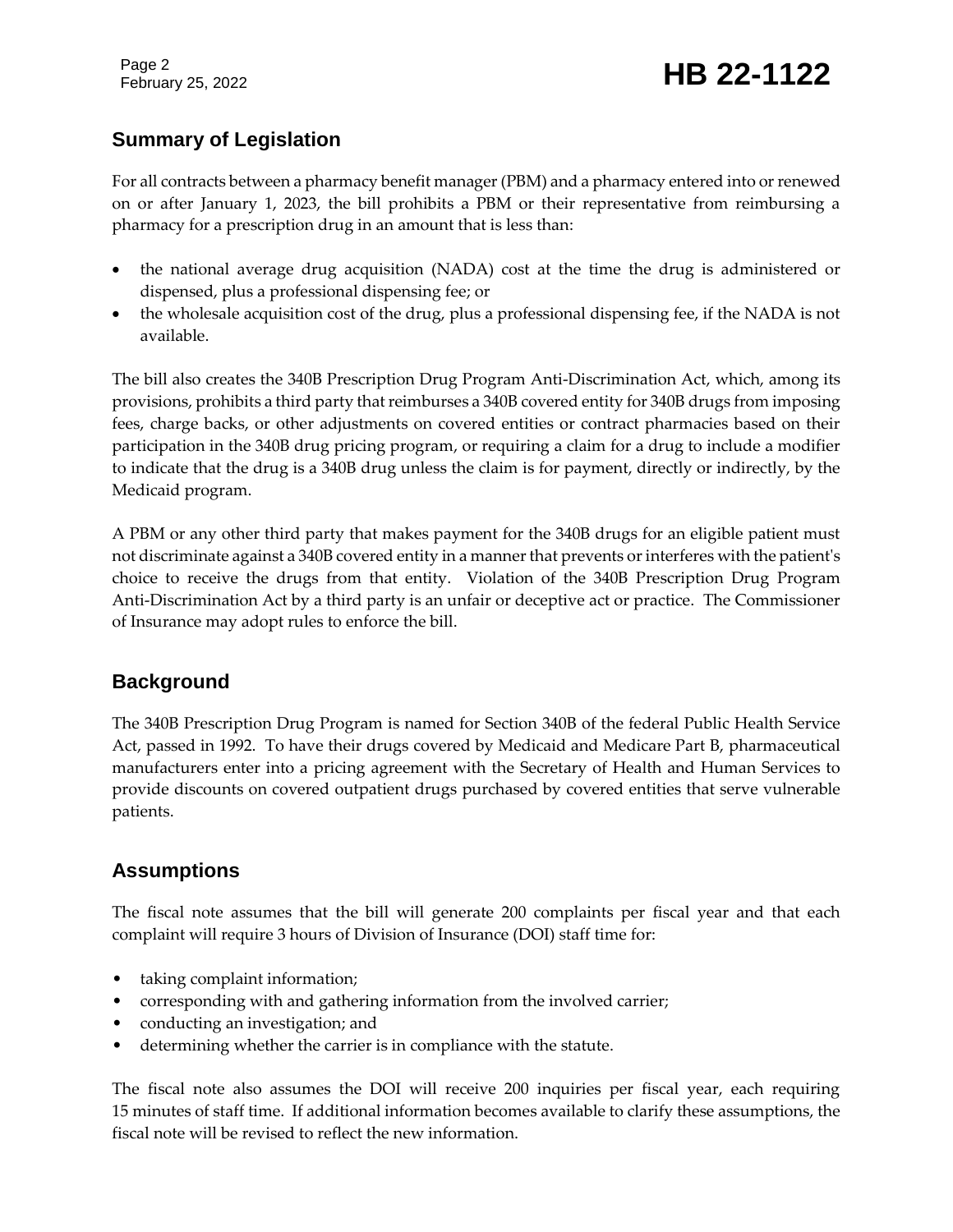# **State Diversion**

The bill diverts \$23,273 from the General Fund to the Division of Insurance Cash Fund in FY 2022-23, and \$27,327 in FY 2023-24. This revenue diversion occurs because the bill increases costs in the DOI, which is funded with premium tax revenue that would otherwise be credited to the General Fund.

# **State Expenditures**

The bill increases state expenditures in the DOI in Department of Regulatory Agencies by \$23,273 in FY 2022-23, and \$27,327 in FY 2023-24 from the Division of Insurance Cash Fund. Expenditures are shown in Table 2 and detailed below.

|                                           | FY 2022-23 | FY 2023-24 |  |  |
|-------------------------------------------|------------|------------|--|--|
| <b>Department of Regulatory Agencies</b>  |            |            |  |  |
| <b>Personal Services</b>                  | \$17,109   | \$20,530   |  |  |
| Centrally Appropriated Costs <sup>1</sup> | \$6,164    | \$6,797    |  |  |
| <b>Total Cost</b>                         | \$23,273   | \$27,327   |  |  |
| <b>Total FTE</b>                          | $0.3$ FTE  | 0.3 FTE    |  |  |

#### **Table 2 Expenditures Under HB 22-1122**

<sup>1</sup> *Centrally appropriated costs are not included in the bill's appropriation.*

**Department of Regulatory Agencies.** Beginning in FY 2022-23, based on the assumptions listed above, the DOI requires 0.3 FTE to address complaints and inquiries generated by the bill. The DOI will also experience a workload increase for rulemaking, which can be accomplished within existing appropriations and budgeted legal services hours.

**Health Care Policy and Financing.** It is assumed that any changes to rates under Child Health Plan Plus (CHP+) program will be addressed through the annual budget process.

**State employee insurance.** The bill may result in increased costs for prescription drugs leading to higher insurance premiums, which will be shared by state agencies and employees after the first plan year. In addition, changes to prescription drug costs will need to be adopted by the Division of Workers' Compensation and charged to the workers' compensation claims of each agency through the Workers' Compensation actuarial process. Any increase in costs will be addressed through the annual budget process.

**Centrally appropriated costs.** Pursuant to a Joint Budget Committee policy, certain costs associated with this bill are addressed through the annual budget process and centrally appropriated in the Long Bill or supplemental appropriations bills, rather than in this bill. These costs, which include employee insurance and supplemental employee retirement payments, are shown in Table 2.